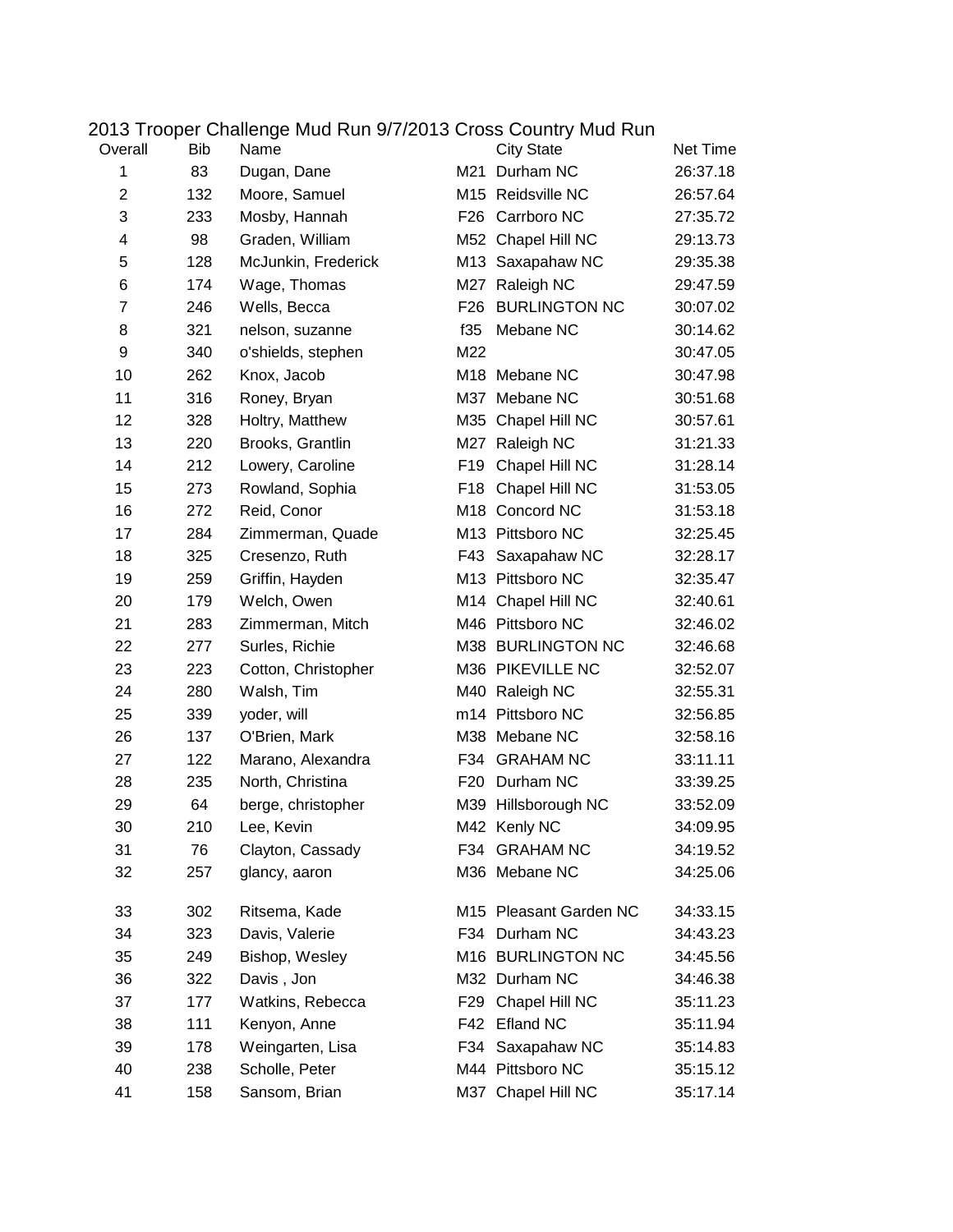| 42 | 299 | Pointer, Shannon     | F35             | Semora NC            | 35:25.22 |
|----|-----|----------------------|-----------------|----------------------|----------|
| 43 | 295 | Kontoulas, Chris     |                 | M29 GRAHAM NC        | 35:31.42 |
| 44 | 263 | Laethem, Ronald      |                 | M49 Pittsboro NC     | 35:35.64 |
| 45 | 157 | Saenz Jr, Efren      |                 | M35 GRAHAM NC        | 36:03.84 |
| 46 | 237 | Sapp, David          |                 | M26 BURLINGTON NC    | 36:07.41 |
| 47 | 52  | Andersson, Mark      |                 | M38 Chapel Hill NC   | 36:13.98 |
| 48 | 66  | Betancourt, Mariah   |                 | F22 Durham NC        | 36:17.21 |
| 49 | 324 | Arnitz, Daniel       |                 | M32 Durham NC        | 36:19.19 |
| 50 | 331 | Walker, Robin        | F31             | Saxapahaw NC         | 36:19.35 |
| 51 | 227 | Harbour, Brian       |                 | M26 Ruffin NC        | 36:29.57 |
| 52 | 127 | McJunkin, Bruce      |                 | M54 Saxapahaw NC     | 37:13.36 |
| 53 | 258 | Gonzalez Pena, Tavia | F19             | Chapel Hill NC       | 37:20.59 |
| 54 | 271 | Mosle, Kate          | F <sub>19</sub> | Dallas TX            | 37:24.09 |
| 55 | 265 | McCann, Timothy      |                 | M16 Elon NC          | 37:28.50 |
| 56 | 297 | Mead, Rachel         |                 | F27 Chapel Hill NC   | 37:37.56 |
| 57 | 114 | Kronbergs, Kurt      |                 | M37 GRAHAM NC        | 37:39.93 |
| 58 | 53  | Ashley, Jason        |                 | M34 Whitsett NC      | 37:46.61 |
| 59 | 224 | Dail, Steven         |                 | M37 Bailey NC        | 37:48.75 |
| 60 | 279 | Terry, Bryan         |                 | M22 Chapel Hill NC   | 37:50.71 |
| 61 | 251 | Brawn, Alex          |                 | M17 GRAHAM NC        | 37:59.47 |
| 62 | 278 | Surles, Tricia       |                 | F34 BURLINGTON NC    | 38:14.05 |
| 63 | 121 | Marano, Alexander    |                 | M33 GRAHAM NC        | 38:44.03 |
| 64 | 101 | Harris, Nathaniel    |                 | M13 Snow Camp NC     | 38:47.23 |
| 65 | 113 | Kronbergs, Kevin     |                 | M39 BURLINGTON NC    | 38:48.17 |
| 66 | 243 | Thurman, Abby        |                 | F18 RALEIGH NC       | 38:52.85 |
| 67 | 276 | Stratton, Hayley     | F <sub>18</sub> | Chapel Hill NC       | 38:52.95 |
| 68 | 310 | Lambert, Brian       |                 | M38 Hampstead NC     | 39:11.21 |
| 69 | 198 | Bullard, Cole        |                 | M14 Chapel Hill NC   | 39:12.45 |
| 70 | 285 | Barnard, Ken         |                 | M56 Fayetteville NC  | 39:14.21 |
| 71 | 118 | Little, Michelle     | F39             | <b>Lumberton NC</b>  | 39:14.64 |
| 72 | 175 | Wagner, Laura Jean   |                 | F25 Chicago IL       | 39:18.27 |
| 73 | 205 | Halilovic, Ervina    |                 | F29 Evanston IL      | 39:18.29 |
| 74 | 182 | Williams, Kathleen   | F <sub>22</sub> | Chicago IL           | 39:18.37 |
| 75 | 228 | Haslam, Claire       |                 | F32 Saxapahaw NC     | 39:18.48 |
| 76 | 247 | williams, doug       |                 | m55 Saxapahaw NC     | 39:18.52 |
| 77 | 219 | Wilson, Erika        | F24             | Chicago IL           | 39:18.87 |
| 78 | 146 | Post, April          | F34             | <b>Burlington NC</b> | 39:19.54 |
| 79 | 147 | Post, Jeff           |                 | M36 Burlington NC    | 39:20.77 |
| 80 | 294 | king, joel           |                 | M37 BURLINGTON NC    | 39:26.59 |
| 81 | 181 | wichowski, michael   |                 | M44 Pittsboro NC     | 39:30.81 |
| 82 | 164 | Semmelmann, Jamie    |                 | F33 Charlotte NC     | 39:32.25 |
| 83 | 250 | Bobbitt, Jamie       | M37             | Clayton NC           | 39:35.54 |
| 84 | 131 | Miller, Scott        | M41             | <b>GRAHAM NC</b>     | 39:39.66 |
| 85 | 231 | McMasters, Angela    |                 | F25 Raleigh NC       | 39:44.58 |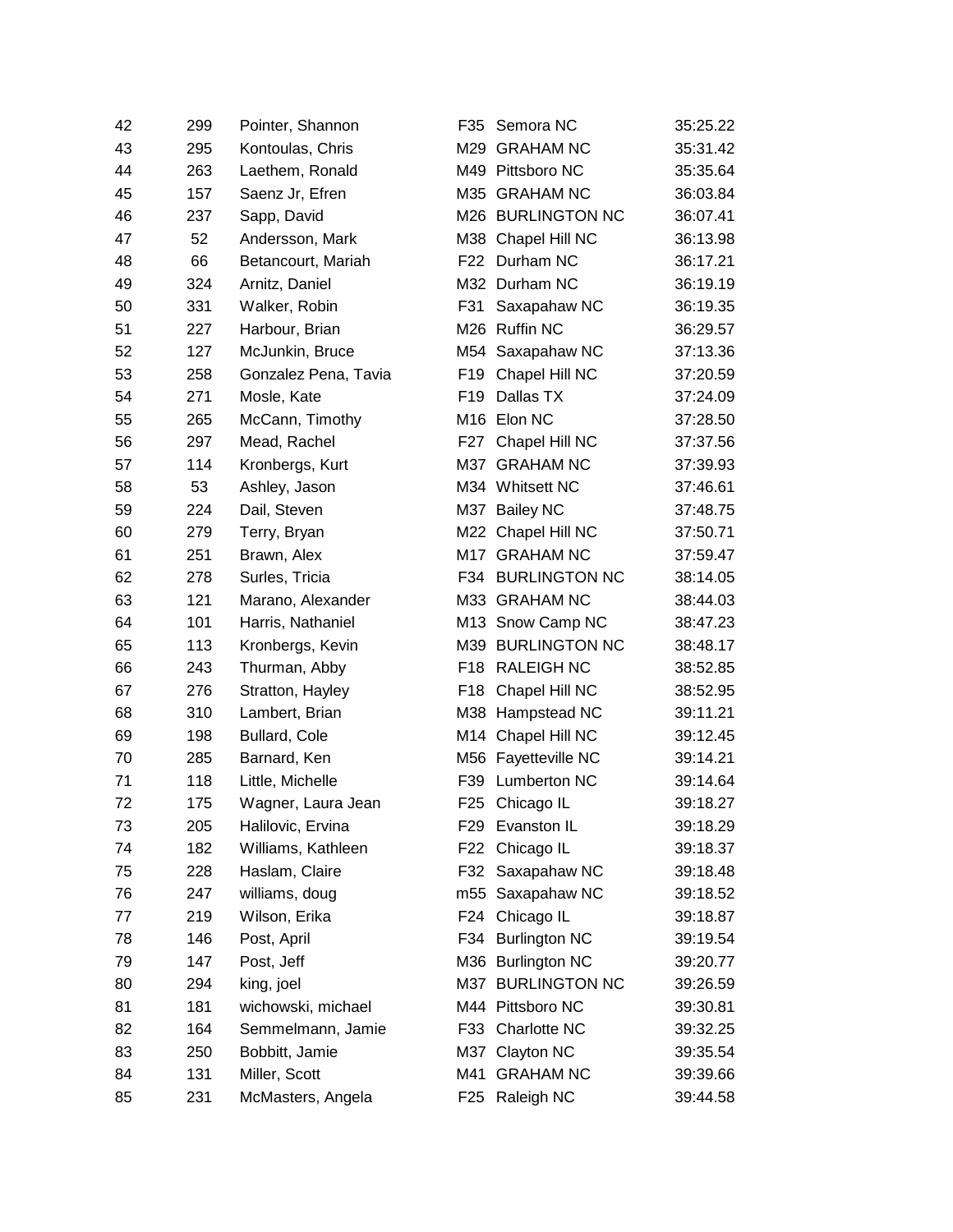| 86  | 232 | McMasters, Matthew  |                 | M26 Raleigh NC          | 39:45.83 |
|-----|-----|---------------------|-----------------|-------------------------|----------|
| 87  | 244 | Varnell, Bryon      |                 | M38 Rocky Mount NC      | 39:52.11 |
| 88  | 199 | Cotton, Joseph      |                 | M41 Dunn NC             | 39:56.53 |
| 89  | 211 | Litchfield, Brian   |                 | M37 Carrboro NC         | 39:57.40 |
| 90  | 105 | Helpingstine, Chuck |                 | M52 Chapel Hill NC      | 40:01.52 |
| 91  | 104 | Helpingstine, Beth  | F <sub>51</sub> | Chapel Hill NC          | 40:08.67 |
| 92  | 59  | Bara, William       |                 | M22 Hillsborough NC     | 40:08.82 |
| 93  | 96  | Gerringer, Tammy    | F45             | Elon NC                 | 40:43.13 |
| 94  | 143 | Perry, James        |                 | M38 BURLINGTON NC       | 40:43.17 |
| 95  | 129 | McJunkin, Meredith  |                 | F15 Saxapahaw NC        | 40:49.21 |
| 96  | 267 | McCarthy, Ryan      |                 | M <sub>15</sub> Apex NC | 40:49.61 |
| 97  | 266 | McCarthy, Cyndy     |                 | F43 Apex NC             | 41:00.03 |
| 98  | 245 | Webb, Thomas        |                 | M14 High Point NC       | 41:02.83 |
| 99  | 218 | Thomas, Chapin      |                 | M23 Siler City, NC      | 41:12.0  |
| 99A | 209 | Kyzer, Kathleen     |                 | F54 GRAHAM NC           | 41:12.04 |
| 100 | 71  | Brady, Ryan         | M15             | Hillsborough NC         | 41:12.79 |
| 101 | 70  | Brady, Claudia      | F46             | Hillsborough NC         | 41:12.81 |
| 102 | 242 | Thomas, Ryan        | M26             | Fayetteville NC         | 41:19.79 |
| 103 | 236 | Pasquali, Nicole    | F <sub>26</sub> | Fayetteville NC         | 41:20.36 |
| 104 | 61  | Becknell, Gretchen  | F34             | <b>GRAHAM NC</b>        | 41:22.05 |
| 105 | 89  | Embrey, Anne        | F48             | Greensboro NC           | 41:26.96 |
| 106 | 261 | Hughes, John        |                 | M24 Ramseur NC          | 41:28.64 |
| 107 | 156 | Saenz, Ashley       | F34             | <b>GRAHAM NC</b>        | 41:34.96 |
| 108 | 138 | O'Neal, Harold      |                 | M33 GRAHAM NC           | 41:39.63 |
| 109 | 329 | Loy, Justin         | M31             | Fuquay-Varina NC        | 41:40.59 |
| 110 | 184 | Willsie, David      | M49             | Greensboro NC           | 41:41.45 |
| 111 | 168 | Smith, Beverly      | F42             | Mebane NC               | 42:04.18 |
| 112 | 117 | Lane, Leigh         | F35             | <b>Wendell NC</b>       | 42:27.80 |
| 113 | 116 | Lane, Herbert       |                 | M38 Wendell NC          | 42:28.57 |
| 114 | 73  | Breindel, Tiffany   | F <sub>23</sub> | Chapel Hill NC          | 42:28.70 |
| 115 | 65  | berge, patricia     | F39             | Hillsborough NC         | 42:29.23 |
| 116 | 63  | Bell, Debra         | F40             | Raleigh NC              | 42:29.85 |
| 117 | 80  | Dettmer, Lori       | F37             | Liberty NC              | 42:30.18 |
| 118 | 79  | Dettmer, Kenneth    |                 | M40 Liberty NC          | 42:32.06 |
| 119 | 269 | Moreau, Susan       | F38             | Wilmington NC           | 42:35.86 |
| 120 | 54  | Ashley, Jeremy      |                 | M34 GRAHAM NC           | 42:39.44 |
| 121 | 248 | adams, stephanie    | F43             | Chapel Hill NC          | 43:13.62 |
| 122 | 213 | Mann, Jennifer      | F30             | <b>Burlington NC</b>    | 43:14.49 |
| 123 | 214 | Mann, Mitch         | M37             | <b>Burlington NC</b>    | 43:14.76 |
| 124 | 296 | Matos, Michael      | M35             | Durham NC               | 43:16.85 |
| 125 | 226 | Dodson, John        |                 | M27 Mebane NC           | 44:03.35 |
| 126 | 115 | lambeth, anitra     | F38             | <b>BURLINGTON NC</b>    | 44:03.44 |
| 127 | 225 | Dodson, Jessica     | F27             | Mebane NC               | 44:04.39 |
| 128 | 130 | Miller, Cathy       |                 | F54 GRAHAM NC           | 44:08.97 |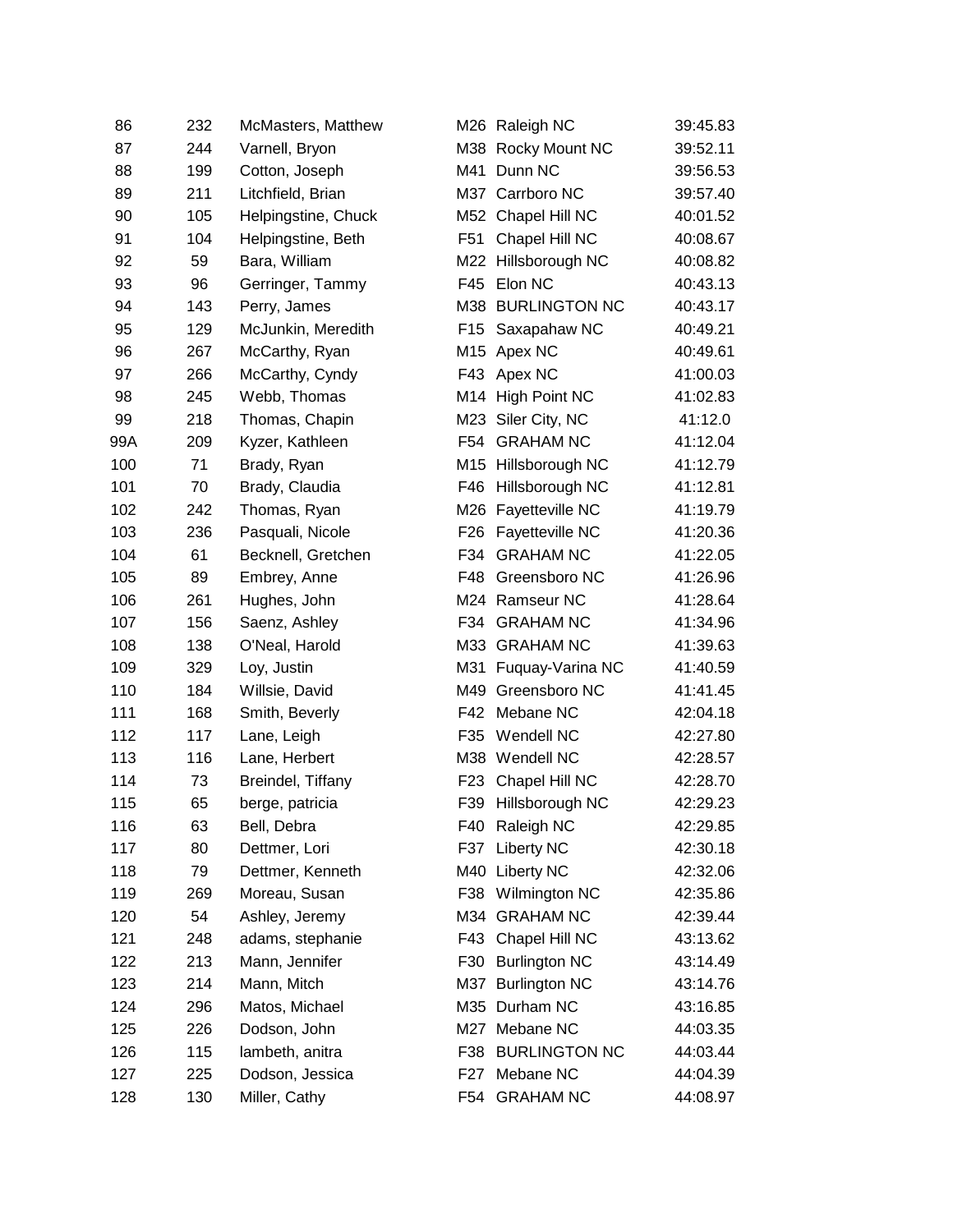| 129 | 202 | Godwin, Rodger          |                 | M18 Reidsville NC    | 44:19.54 |
|-----|-----|-------------------------|-----------------|----------------------|----------|
| 130 | 62  | Becmer, Brian           |                 | M42 GRAHAM NC        | 44:30.43 |
| 131 | 268 | McNasby, Glynnis        |                 | F41 Cary NC          | 44:34.01 |
| 132 | 308 | jagadeesan, singar      |                 | M47 Raleigh NC       | 44:34.03 |
| 133 | 252 | Casey, Gary             | M51             | Pittsboro NC         | 44:40.54 |
| 134 | 281 | Williams, Brandon       |                 | M24 Chapel Hill NC   | 45:38.37 |
| 135 | 107 | Hickey, Patrick         | M51             | <b>BURLINGTON NC</b> | 45:41.77 |
| 136 | 169 | Taylor, Missy           | F40             | <b>BURLINGTON NC</b> | 45:42.06 |
| 137 | 106 | Hembrick, Marvin        |                 | M44 Durham NC        | 45:44.62 |
| 138 | 77  | Cook, Corry             |                 | M35 Durham NC        | 45:44.98 |
| 139 | 112 | Kozar, Kristen          | F28             | Durham NC            | 45:45.07 |
| 140 | 67  | Bitticks-Alston, Carina |                 | F32 Durham NC        | 45:45.12 |
| 141 | 94  | Foster, Amanda          | F28             | <b>BURLINGTON NC</b> | 45:48.35 |
| 142 | 86  | Eguren, Ronie           | F42             | Mebane NC            | 45:53.50 |
| 143 | 55  | Baker, Anna             | F16             | <b>DURHAM NC</b>     | 45:54.44 |
| 144 | 91  | Farmer, Erica           | F37             | Chapel Hill NC       | 46:07.29 |
| 145 | 56  | Baker, Jay              |                 | M47 DURHAM NC        | 46:07.86 |
| 146 | 60  | Barnes, Julessa         | F40             | Charlotte NC         | 46:35.73 |
| 147 | 255 | Cuicchi, Frank          | M38             | Chapel Hill NC       | 47:37.76 |
| 148 | 254 | Cuicchi, Chesley        | F37             | Chapel Hill NC       | 47:38.53 |
| 149 | 154 | Riley, Heather          | F35             | Haw River NC         | 47:56.77 |
| 150 | 167 | Shepherd, Leah          | F <sub>18</sub> | <b>Burlington NC</b> | 48:23.12 |
| 151 | 108 | Kapler, Mark            |                 | M38 BURLINGTON NC    | 48:27.03 |
| 152 | 173 | Wade, Lisa              | F43             | Gibsonville NC       | 48:37.25 |
| 153 | 291 | Ealey, Lanny            |                 | M35 Durham NC        | 48:39.21 |
| 154 | 338 | Glancy, Natalie         | F32             | Mebane NC            | 49:01.00 |
| 155 | 337 | leventhal, erin         | f36             | Haw River NC         | 49:01.23 |
| 156 | 92  | Farrell, Heidi          | F29             | Durham NC            | 49:29.63 |
| 157 | 141 | Peaslee, Mary           |                 | F27 Durham NC        | 49:33.87 |
| 158 | 78  | Danley, Elizabeth       | F27             | Atlanta GA           | 50:31.49 |
| 159 | 142 | Pergerson, Gina         | F51             | Durham NC            | 50:44.53 |
| 160 | 336 | kelly, katie            | F <sub>20</sub> |                      | 51:03.34 |
| 161 | 159 | Saunders, Caitlin       | F22             | <b>Burlington NC</b> | 51:03.57 |
| 162 | 309 | Joyce, Jennifer         | F36             | Greensboro NC        | 51:03.58 |
| 163 | 160 | Saunders, Fred          |                 | M50 Burlington NC    | 51:04.11 |
| 164 | 240 | Smith, Nicole           | F22             | <b>Burlington NC</b> | 51:14.43 |
| 165 | 221 | Carreon, Lisa           | F20             | Cedar Grove NC       | 51:15.68 |
| 166 | 172 | Tyler, Kimberly         | F33             | Durham NC            | 51:21.08 |
| 167 | 75  | Byrne, Lisa             | F43             | Snow Camp NC         | 51:25.07 |
| 168 | 335 | Johnson, Sydney         | F14             | <b>Burlington NC</b> | 51:50.07 |
| 169 | 197 | bridges, lauren         | F36             | Snow Camp NC         | 51:50.17 |
| 170 | 208 | Keel, Sam               | M69             | Durham NC            | 51:50.71 |
| 171 | 334 | Brown, Amy              | F41             | Chapel Hill NC       | 51:54.33 |
| 172 | 119 | Lowe, Devon             |                 | F32 BURLINGTON NC    | 51:55.40 |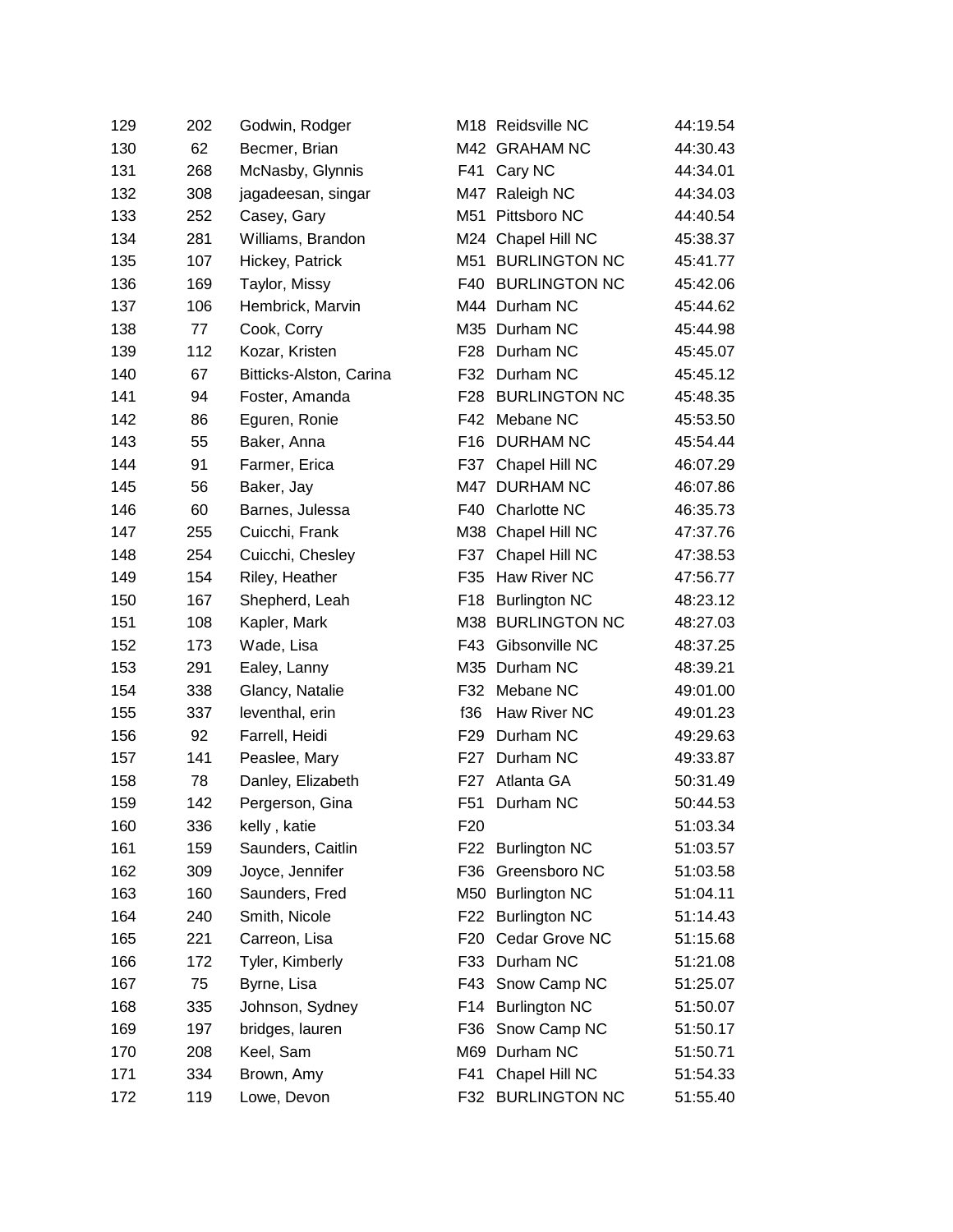| 173 | 170 | Thompson, Christina  | F31             | Middlesex NC             | 52:11.87 |
|-----|-----|----------------------|-----------------|--------------------------|----------|
| 174 | 155 | rymal, crystal       | F <sub>35</sub> | <b>Liberty NC</b>        | 52:23.77 |
| 175 | 320 | Binkly, Jeffrey      | M19             |                          | 52:30.27 |
| 176 | 110 | Kelly, Jessica       | F35             | <b>GRAHAM NC</b>         | 53:09.20 |
| 177 | 109 | Kelly, Glen          |                 | M37 GRAHAM NC            | 53:09.74 |
| 178 | 234 | Nettles, Jason       |                 | M37 BURLINGTON NC        | 53:17.32 |
| 179 | 139 | Parsley, Amanda      | F31             | <b>Liberty NC</b>        | 53:24.40 |
| 180 | 140 | Parsley, Jacob       |                 | M35 Liberty NC           | 53:24.99 |
| 181 | 215 | Peterson, Tyla       |                 | F36 Raleigh NC           | 53:30.34 |
| 182 | 180 | Westmoreland, Ryan   | M21             | <b>BURLINGTON NC</b>     | 53:30.90 |
| 183 | 304 | Briggs, Jordan       | M21             |                          | 53:32.01 |
| 184 | 306 | Coward, Nicole       | F37             | <b>BURLINGTON NC</b>     | 53:51.34 |
| 185 | 292 | graves-king, shannon |                 | F37 BURLINGTON NC        | 53:52.00 |
| 186 | 343 | Hyatt, Kacie         | F <sub>25</sub> |                          | 54:01.05 |
| 187 | 344 | Walters, Cecil       |                 | M33 Greensboro NC        | 54:06.29 |
| 188 | 318 | McClary, James       | M35             |                          | 54:07.03 |
| 189 | 305 | Doss, Chris          | M28             |                          | 54:22.25 |
| 190 | 82  | Duffy, Darren        |                 | M38 Apex NC              | 54:30.55 |
| 191 | 317 | Walker, Robert       |                 | M37 Raeford NC           | 54:35.02 |
| 192 | 176 | Walker, Erica        | F35             | Raeford NC               | 54:36.72 |
| 193 | 149 | Rice, Steve          |                 | M52 BURLINGTON NC        | 54:40.03 |
| 194 | 148 | Rice, Leslie         |                 | F39 BURLINGTON NC        | 54:40.64 |
| 195 | 192 | Berzofsky, Marcus    |                 | M37 Durham NC            | 54:42.69 |
| 196 | 201 | Edwards, Jessica     | F37             | Chapel Hill NC           | 54:42.96 |
| 197 | 206 | Hundley, Erica       | F33             | <b>Goodlettsville TN</b> | 54:43.06 |
| 198 | 153 | Rieson, Kim          | F39             | <b>High Point NC</b>     | 54:46.38 |
| 199 | 103 | Harris, VeeCee       | F38             | High Point NC            | 54:46.93 |
| 200 | 74  | Brown, Rolla         | F48             | <b>GRAHAM NC</b>         | 54:51.79 |
| 201 | 87  | Ellis, Alan          |                 | M46 BURLINGTON NC        | 55:18.29 |
| 202 | 88  | Ellis, Jaclyn        |                 | F33 BURLINGTON NC        | 55:19.58 |
| 203 | 327 | Gledhill, Trevor     |                 | M29 Cedar Grove NC       | 56:51.18 |
| 204 | 298 | moser, eddie         |                 | M56 BURLINGTON NC        | 57:00.12 |
| 205 | 282 | Wright, Lydia        | F23             | <b>GRAHAM NC</b>         | 57:02.67 |
| 206 | 58  | Bara, Arianna        |                 | F52 Hillsborough NC      | 57:12.98 |
| 207 | 51  | adamski, craig       |                 | M56 CARY NC              | 57:13.22 |
| 208 | 274 | Russell, James       | M55             | <b>Burlington NC</b>     | 58:26.33 |
| 209 | 275 | Russell, Jennifer    |                 | F46 Burlington NC        | 58:27.03 |
| 210 | 229 | Kappert, Christopher |                 | M46 Haw River NC         | 58:28.14 |
| 211 | 230 | Kappert, Laura       | F45             | <b>Haw River NC</b>      | 58:30.15 |
| 212 | 84  | East, Jamie          | M40             | <b>GRAHAM NC</b>         | 58:38.05 |
| 213 | 134 | Murray, Melanie      | F33             | Hurdle Mills NC          | 59:03.84 |
| 214 | 99  | Greiner, Heather     | F36             | <b>BURLINGTON NC</b>     | 59:07.06 |
| 215 | 85  | East, Joyce          | F36             | <b>GRAHAM NC</b>         | 59:08.44 |
| 216 | 300 | Randleman, Jeff      |                 | M46 BURLINGTON NC        | 59:13.99 |